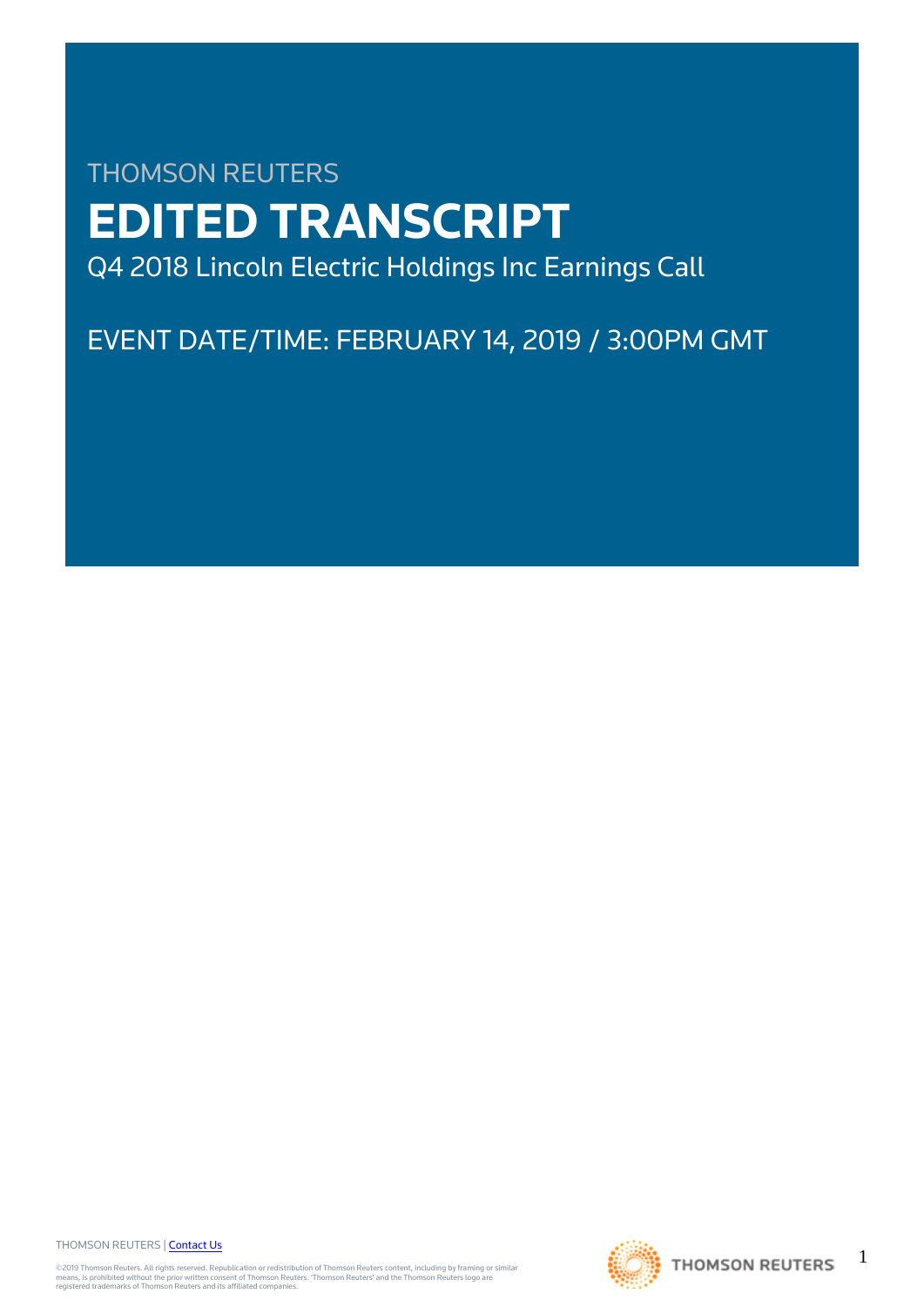#### **CORPORATE PARTICIPANTS**

**Amanda H. Butler** Lincoln Electric Holdings, Inc. - VP of IR & Communications **Christopher L. Mapes** Lincoln Electric Holdings, Inc. - Chairman, President & CEO **Vincent K. Petrella** Lincoln Electric Holdings, Inc. - Executive VP, CFO & Treasurer

#### **CONFERENCE CALL PARTICIPANTS**

**Brendan Matthew Shea** RBC Capital Markets, LLC, Research Division - Senior Associate **Christopher M. Dankert** Longbow Research LLC - Research Analyst **Jason Andrew Rodgers** Great Lakes Review - VP **Joseph O'Dea** Vertical Research Partners, LLC - Principal **Mircea Dobre** Robert W. Baird & Co. Incorporated, Research Division - Senior Research Analyst **Nathan Hardie Jones** Stifel, Nicolaus & Company, Incorporated, Research Division - Analyst **Robert Stephen Barger** KeyBanc Capital Markets Inc., Research Division - MD and Equity Research Analyst **Saree Emily Boroditsky** Jefferies LLC, Research Division - Equity Analyst

#### **PRESENTATION**

#### **Operator**

Greetings, and welcome to the Lincoln Electric 2018 Fourth Quarter and Full Year Financial Results Conference Call. (Operator Instructions) And this call is being recorded.

It is now my pleasure to introduce your host, Amanda Butler, Vice President of Investor Relations and Communications. Thank you. You may begin.

#### **Amanda H. Butler Lincoln Electric Holdings, Inc. - VP of IR & Communications**

Thank you, Lauren, and good morning, everyone. Welcome to Lincoln Electric's 2018 Fourth Quarter Conference Call. We released our financial results earlier today, and you can find our release as an attachment to this call's slide presentation as well as on the Lincoln Electric website at lincolnelectric.com in the Investor Relations section.

Joining me on the call today is Chris Mapes, Lincoln's Chairman, President and Chief Executive Officer; as well as our Chief Financial Officer, Vince Petrella. Chris will begin the discussion with an overview of full year results, and Vince will cover the quarter performance in more detail. Following our prepared remarks, we're happy to take your questions.

But before we start the discussion, please note that certain statements made during this call may be forward looking, and actual results may differ materially from our expectations due to a number of risk factors. A discussion of some of the risks and uncertainties that may affect our results are provided in our press release as well as in our SEC filings on Forms 10-K and 10-Q. In addition, we discuss financial measures that do not conform to U.S. GAAP. A reconciliation of non-GAAP measures to the most comparable GAAP measure is found in the financial tables in our earnings release, which, again, is available in the Investor Relations section of our website at lincolnelectric.com.

And with that, I'll turn the call over to Chris Mapes.

#### **Christopher L. Mapes Lincoln Electric Holdings, Inc. - Chairman, President & CEO**

Thank you, Amanda. Good morning, everyone. I'm pleased to report that we achieved solid performance in 2018. We leveraged our leading product portfolio, our differentiated automation offering and our global team of industry application experts to capitalize on greater industrial demand.

Combined with strong operational execution, we advanced our 2020 Vision and Strategy financially and environmentally for our goals and, in many cases, exceeded our 2020 targets. We did this while successfully navigating inflationary pressures and dynamic trade and tariff uncertainties to deliver value for all of our stakeholders.

Looking at 2018 full year results on Slide 3. Sales increased 15.4% to a record \$3 billion. We achieved 6.7% organic sales growth and



#### THOMSON REUTERS | [Contact Us](https://my.thomsonreuters.com/ContactUsNew)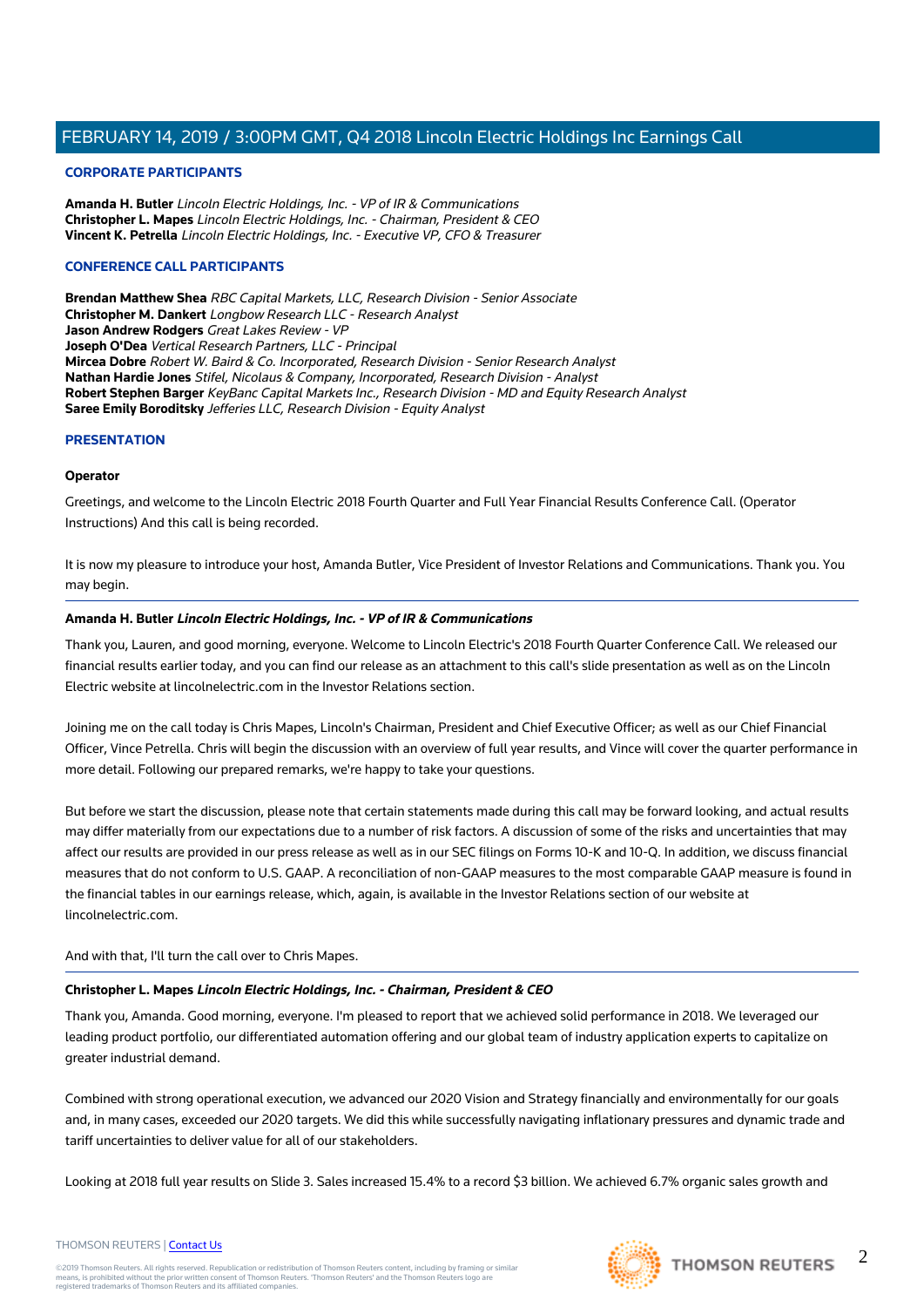9.1% growth from a combination of the Air Liquide Welding acquisition in the first half of the year and 3 new acquisitions we closed in the fourth quarter. These 3 businesses are expected to contribute \$85 million to \$90 million of revenue in 2019.

We focused on originating our portfolio mix, productivity and mitigating inflation to drive margin growth. We generated 5.6% of price to offset broad inflationary pressures and recover U.S. tariffs through surcharges. These efforts resulted in a 14.7% increase in adjusted operating income to \$405 million, and we're able to maintain one full year adjusted operating income margin relatively steady at 13.4% versus the prior year.

Reported diluted earnings per share was \$4.37. Excluding special items, adjusted EPS increased 27% to a record \$4.82. We generated solid cash flow from operations with full year operating cash flows largely consistent with prior year amounts. We returned \$304 million to our shareholders through \$202 million of share repurchases and over \$100 million in dividend payments. Our board recently approved a 21% increase in our dividend payout rate for 2019. ROIC performance improved 450 basis points to 20.7%, maintaining our top-tier performance.

Moving to Slide 4 and end of year trends. As expected, organic sales growth rate started to decelerate in the fourth quarter due to challenging prior year comparisons as well as softening U.S. export demand. By geography, North America fourth quarter organic sales increased at a high single-digit percent rate, while regions outside North America experienced a high single-digit percent decline in organic sales. The decline was primarily driven by a low double-digit percent organic sales decline in Europe due to integration activities underway to shake that business for long-term competitive success and a slower overall economic environment.

Globally, automotive, heavy industries, construction/infrastructure and energy grew in the fourth quarter with general fabrication flat versus the prior year due to lower volumes from our integration activities in International Welding. By product area, consumable organic sales in the fourth quarter increased at a mid-single digit percent rate, while equipment organic sales, including automation, declined at a low to mid-single digit percent rate versus the prior year. This decline reflected lower volumes in our International Welding segment and a mid-single digit percent decline in automation solutions on a soft automotive capital investment cycle and a very challenging prior year comparison.

As we move into 2019, our January sales performance reflects an uptick in demand after a soft December. January organic sales increased at a low single-digit percent rate versus the prior year led by mid-single digit percent organic sales growth in both Americas Welding and The Harris Products Group. We expect an average low to mid-single digit percent organic sales growth rate in 2019. The slightly slower rate incorporates challenging year-over-year comparisons, an assumed late 2019 normalization of automotive capital spending and ongoing volume compression in International Welding through mid 2019 when we began to anniversary our more significant integration activities.

We expect to generate growth in that segment in the second half of the year. We also expect our price in Americas Welding to start to narrow in the first half of 2019 and are likely to report flat to negative price in the second half of the year. Tariff recovery is reported as price, and as we receive U.S. tariff exemptions, our price will be impacted. Our goal is to protect margin performance through price management and drive margin enhancement through mix and operational improvements as we move through 2019.

Before I pass the call to Vince, I'd like to thank the organization for their successful execution of our strategic initiatives. We accomplished a lot in 2018. We have great momentum in our education offering with the successful launch of our next-generation welding education solutions in new schools around the world. The launch of our new Welding Technology & Training Center and the expansion of 2 new weld tech centers in Dubai and Shanghai, which are critical in helping us showcase and customize our solutions for global and regional customers.

We're also preparing for the 2019 launch of our new additive services business, which will position Lincoln Electric as a manufacturer of large scale 3D-printed metal spare parts, prototypes and tooling for industrial customers. I'm very excited about this new opportunity for Lincoln Electric. While there is a lot of work ahead, this is an exciting time for Lincoln Electric. Our inventive product portfolio, industry-leading team, strong market presence and strong balance sheet positions us well to invest in growth, drive operational excellence and higher returns in 2019.

#### THOMSON REUTERS | [Contact Us](https://my.thomsonreuters.com/ContactUsNew)

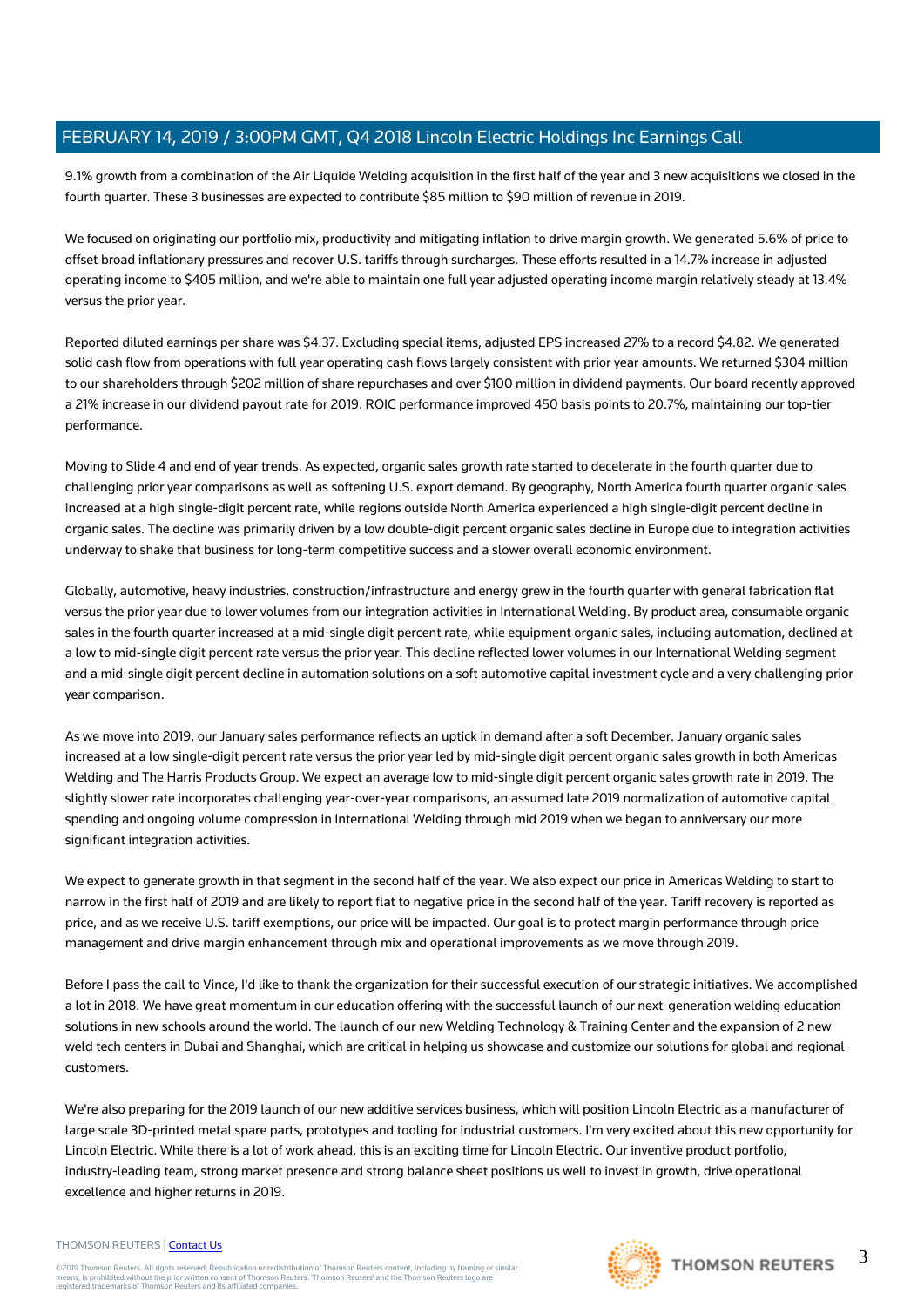And now, I will pass the call to Vince.

## **Vincent K. Petrella Lincoln Electric Holdings, Inc. - Executive VP, CFO & Treasurer**

Thank you, Chris. Looking at our fourth quarter income statement highlights on Slide 5, our consolidated fourth quarter sales declined 40 basis points to \$743.8 million. 5.9% higher price and a 40 basis point benefit from fourth quarter acquisitions were offset by 4.3% lower volumes and a 2.3% unfavorable impact from foreign exchange translation.

Our fourth quarter gross profit increased 5% to \$250.3 million. Gross profit margin increased 180 basis points to 33.7% from improved mix, operational initiatives and price/cost management, which remained favorable to margin by 30 basis points in the fourth quarter. We incurred a \$1.3 million LIFO charge in the Americas Welding segment due to raw material inflation and the estimated impact of U.S. trade tariffs.

Our SG&A expense, excluding special items, increased \$3.8 million to \$153.6 million as favorable foreign exchange was primarily offset by higher compensation costs and professional fees. As a percentage of sales, SG&A, excluding special items, increased 70 basis points to 20.7%. We do expect our 2019 SG&A spending level to remain at these higher run rates, as we continue to invest in growth initiatives such as our additive services business.

Reported operating income increased 24.4% to \$94.9 million or 12.8% of sales as the prior year included a \$14.4 million special item charges, primarily related to the ALW acquisition. Excluding special item charges, operating income margin increased 90 basis points to 13% of sales. Margin improvement reflected favorable mix, pricing management and operational initiatives.

Our fourth quarter effective tax rate was 8.1% due to the favorable adjustments related to the U.S. tax act and discrete items. This compares with a prior year tax rate of 67.2%, which included a \$28.6 million charge from the U.S. tax act. Excluding special items, our fourth quarter 2018 tax rate was 14.7% due to favorable adjustments to refined accruals related to the U.S. tax act as well as discrete tax items. This compares to a prior year tax rate of 25.8%.

In 2019, our full year average effective tax rate is expected to be in the mid-20% range, subject to the future mix of earnings and the timing and extent of discrete tax items. Fourth quarter diluted earnings per share increased 275% to \$1.35 compared with \$0.36 in the prior year. The prior year was impacted by special items associated with the ALW acquisition and the U.S. tax act charge previously mentioned. On an adjusted basis, diluted earnings per share increased approximately 28% to \$1.29, primarily from price/cost management, favorable mix, operational initiatives and the lower effective tax rate.

Now moving to geographical segments on Slide 6. Americas Welding segment's fourth quarter adjusted EBIT rose to 15.2% or \$85.9 million. The adjusted EBIT margin increased 90 basis points to 17.7% on price/cost management and favorable mix. The Americas Welding segment achieved solid 8.2% organic growth in the quarter against a very challenging prior year organic rate of 13%.

Early quarter demand was strong across most end markets with December decelerating. Direct OEM sales into automotive, heavy industries, energy and construction/infrastructure all increased at a double-digit pace. General fabrication increased at a high single-digit percent rate.

Fourth quarter organic sales in consumables increased mid-teens percent and equipment held relatively steady with prior year performance, as automation slowed on weaker automotive sector demand and a challenging prior year automation comparison. The 8.3% higher price in the segment reflects the benefits of prior pricing actions and surcharges applied to recover U.S. tariffs.

Americas Welding sales benefited 70 basis points from acquisitions, reflecting one month of sales from the 2 automation acquisitions we announced in the quarter. We expect these acquisitions to add approximately \$60 million to \$65 million in Americas Welding revenue in 2019.

Moving to Slide 7. The International Welding segment adjusted EBIT increased 2.5% to \$12.3 million. The adjusted EBIT margin

THOMSON REUTERS | [Contact Us](https://my.thomsonreuters.com/ContactUsNew)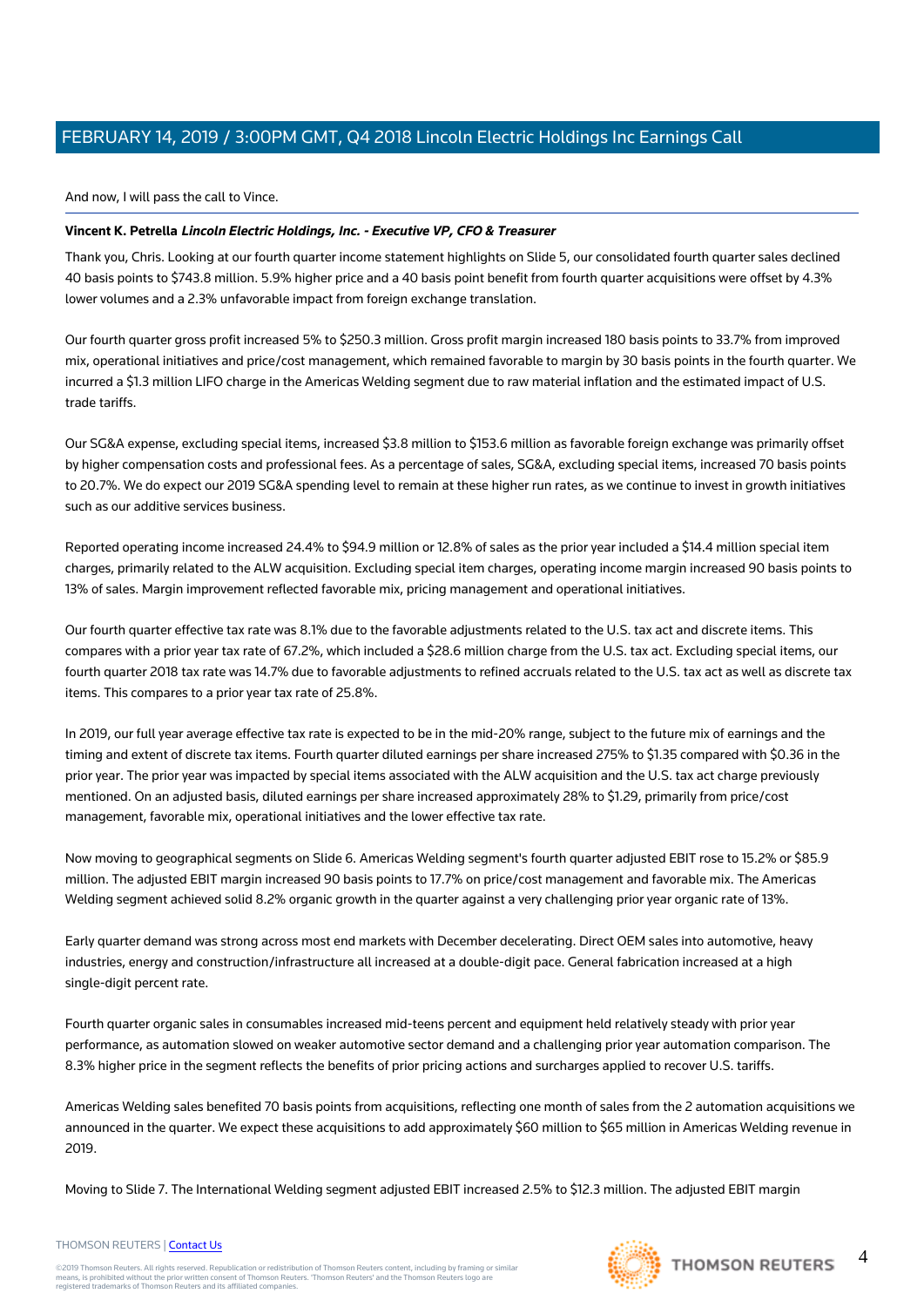improved 90 basis points to 5.5%. Price/cost management, improved mix and benefits from integration activities helped to mitigate the impact of lower volumes in Europe.

European volume declines are associated with actions we're taking in the region to improve long-term performance as well as regional weakness in the automotive, oil and gas and general industrial sectors. We continue to expect similar levels of organic sales performance through the first half of 2019, as we implement our integration plan and experience a softer international economic environment.

Moving to The Harris Products Group. Fourth quarter EBIT margin declined 90 basis points to 12% due to a challenging price/cost environment. Volumes increased 4.6% on strong OEM and retail channel sales despite a challenging prior year volume growth rate of 6.9%. We acquired Worthington Industries' soldering business on December 31. And on February 1, we completed the acquisition of select brazing assets from Worthington. These transactions broadened Harris' consumable portfolio and will add approximately \$25 million of sales to The Harris segment in 2019.

Moving to Slide 9. Fourth quarter cash flows from operations increased 11% to \$99 million with a 92% conversion of free cash flow. On a full year basis, we generated \$329 million of cash flows from operations, which was fairly consistent with the prior year. Average operating working capital was 16.5% of net sales at year end, reflecting consistent working capital management performance.

Moving to Slide 10. In the fourth quarter, we continued to invest for growth with \$108 million in acquisitions, reflecting the 2 automation assets and the soldering business from Worthington Industries. We also repurchased \$80 million in shares. On a full year basis, we increased our use of capital significantly from the prior year with \$202 million in share repurchases, approximately \$102 million in dividend payments, another \$102 million for acquisitions and \$71 million in capital expenditures. While investing for growth, we have maintained a solid balance sheet with an investment grade profile and continue to deliver exceptional ROIC at 20.7%.

Looking ahead to 2019. We expect to continue balanced use of capital, prioritizing growth investments and acquisitions and returning cash to shareholders through our dividend program and share repurchases. We will pursue buybacks opportunistically based on expected cash generation, uses of cash and share price performance through 2019. Finally, we estimate full year capital spending to be in the range of \$70 million to \$80 million.

With that, I would like to turn the call over for questions. Lauren?

# **QUESTIONS AND ANSWERS**

#### **Operator**

(Operator Instructions) Our first question comes from Joe O'Dea with Vertical Research.

#### **Joseph O'Dea Vertical Research Partners, LLC - Principal**

First question on the Americas adjusted EBIT margin in the quarter. I think most of the commentary about some tailwinds related to price/cost and mix. I think if you go back to fourth quarter of '17, there was some higher-than-normal incentive comp. And if we were to adjust for that, year-over-year margins look more flattish. And so, I wanted to understand some of the other puts and takes maybe in the most recent quarter. Anything that you saw as some margin headwinds there.

#### **Vincent K. Petrella Lincoln Electric Holdings, Inc. - Executive VP, CFO & Treasurer**

Well, I think, we've covered the price/cost dynamics in the business, Joe. We've done a good job in driving pricing into the market and stemming the headwinds of the inflationary environment. We did have a little bit of a compression in our price/cost achievement in the quarter compared to our run rates with our biggest business unit in the Americas having some slower production volumes and some higher conversion cost that nicked our margin performance a little bit. But I would tell you from an incremental margin perspective, a 28% incremental out of the Americas in the fourth quarter of 2018, we view as a good result.

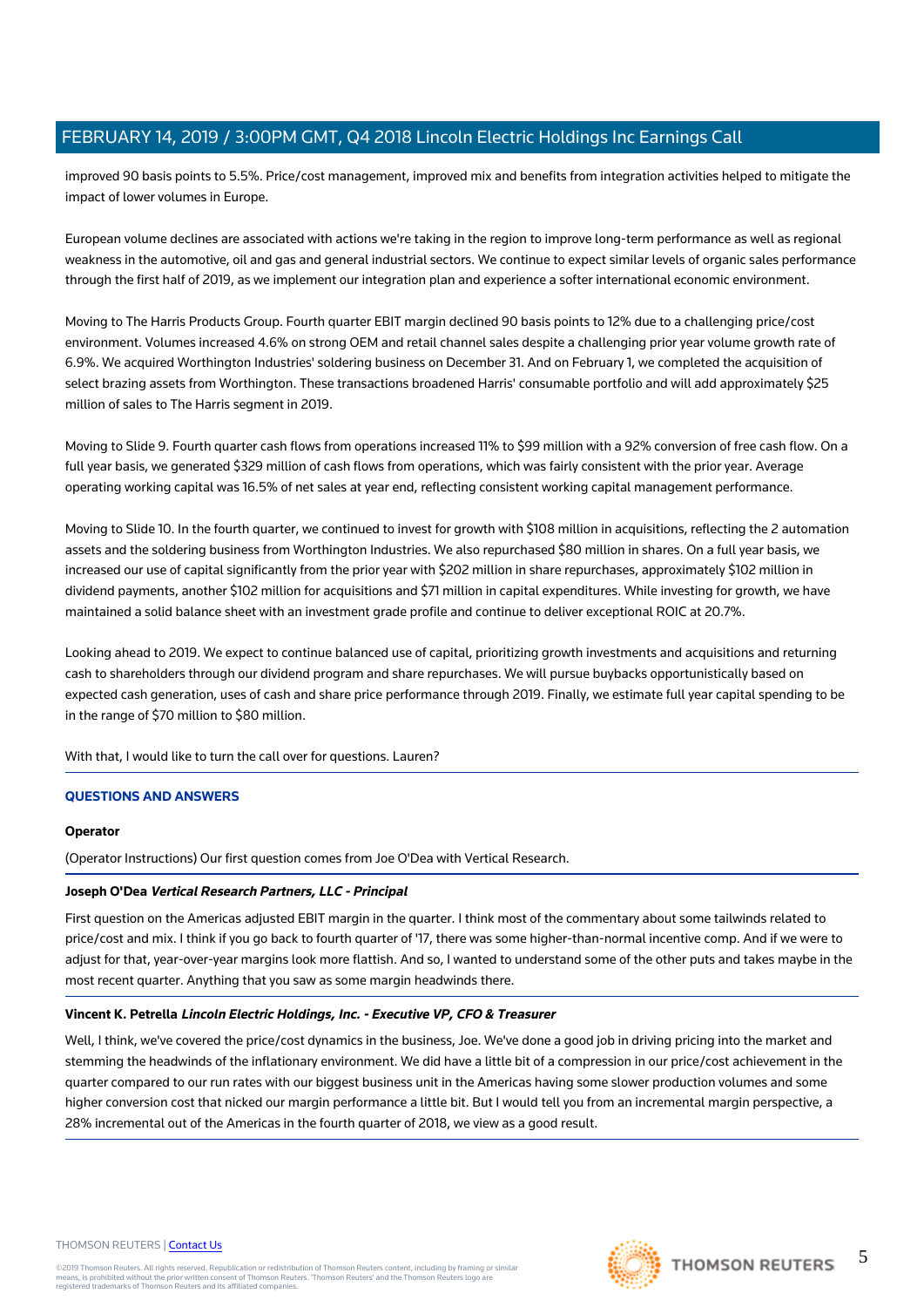#### **Joseph O'Dea Vertical Research Partners, LLC - Principal**

And related to that. As you think about 2019 at the segment level, how should we think about incremental margins there and any impact that we should anticipate from the recent deals?

#### **Vincent K. Petrella Lincoln Electric Holdings, Inc. - Executive VP, CFO & Treasurer**

Right. As far as the recent deals are concerned, I don't think they'll have a significant impact on our incrementals in the Americas or The Harris Products Group in 2019. From an incremental perspective on growth, we would anticipate a similar guidance of 20% to 25% on a consolidated basis for our group of companies.

## **Joseph O'Dea Vertical Research Partners, LLC - Principal**

Okay. And then you talked a little bit about back half of the year flat to maybe down price on some factors as some offsets to tariffs. Could you talk about where you are on the cost side of things in terms of steel costs today relative to where they were a year ago, where they were when they peaked during 2018? Just to try to get a little bit of perspective on the cost dynamic and things that might be improving for you as you go through 2019?

## **Vincent K. Petrella Lincoln Electric Holdings, Inc. - Executive VP, CFO & Treasurer**

Right. So we see pricing in the fourth quarter of roughly 6% continuing at a similar rate in the first quarter. As tariffs in the U.S. peel back to some extent, we would expect that, that pricing environment would be reduced by a couple, 200, 300 basis points. And I would tell you that from a cost perspective, we did have more LIFO charges and inflationary impact to our raw material input cost in the fourth quarter of 2018. So we think the big driver towards price/cost management and where our steel cost will be will surround the timing and extent of tariff reductions in the U.S. Outside of that, we're anticipating globally a more modest -- moderate raw material input environment during the course of 2019.

#### **Operator**

Our next question comes from Saree Boroditsky with Jefferies.

#### **Saree Emily Boroditsky Jefferies LLC, Research Division - Equity Analyst**

I was wondering if you could update us on how you're thinking about capital allocation this year, given the recent debt filing and particularly as it relates to buybacks, as it looks like you continued on a strong pace in the quarter?

#### **Vincent K. Petrella Lincoln Electric Holdings, Inc. - Executive VP, CFO & Treasurer**

Yes. So we -- in my prepared comments, I highlighted the conditions that we look at to determine how much we might devote to share buyback. And we felt that it was a opportunistic time in the second half of 2018 to step up our share buyback activity. I would tell you though, Saree, that the extent of buybacks in 2019 will be somewhat dependent upon those same factors, including what we see from a opportunity set in the M&A and acquisition side of business. But I would say that based on our strong cash flows in 2019 and the expectation for another good, strong year of cash flows in 2019, we will continue to purchase at elevated levels from what we have defined as our maintenance mode prior to 2018.

#### **Saree Emily Boroditsky Jefferies LLC, Research Division - Equity Analyst**

Great. Thanks. And then just a modeling question. Was there anything in particular that drove corporate expense to be a little higher in the quarter? And do you expect it to stay at this level going into 2019?

#### **Vincent K. Petrella Lincoln Electric Holdings, Inc. - Executive VP, CFO & Treasurer**

Yes. So there's some higher spending that I also addressed in prepared comments around SG&A. So we are building some capabilities around new product development and growth initiatives. And I would expect that, that growth will continue in the first half of the year and then moderate in the second half of 2019. But do I do expect an elevated level of both corporate and SG&A spending in '19.

#### **Operator**

Our next question comes from Mig Dobre with Baird.

#### THOMSON REUTERS | [Contact Us](https://my.thomsonreuters.com/ContactUsNew)

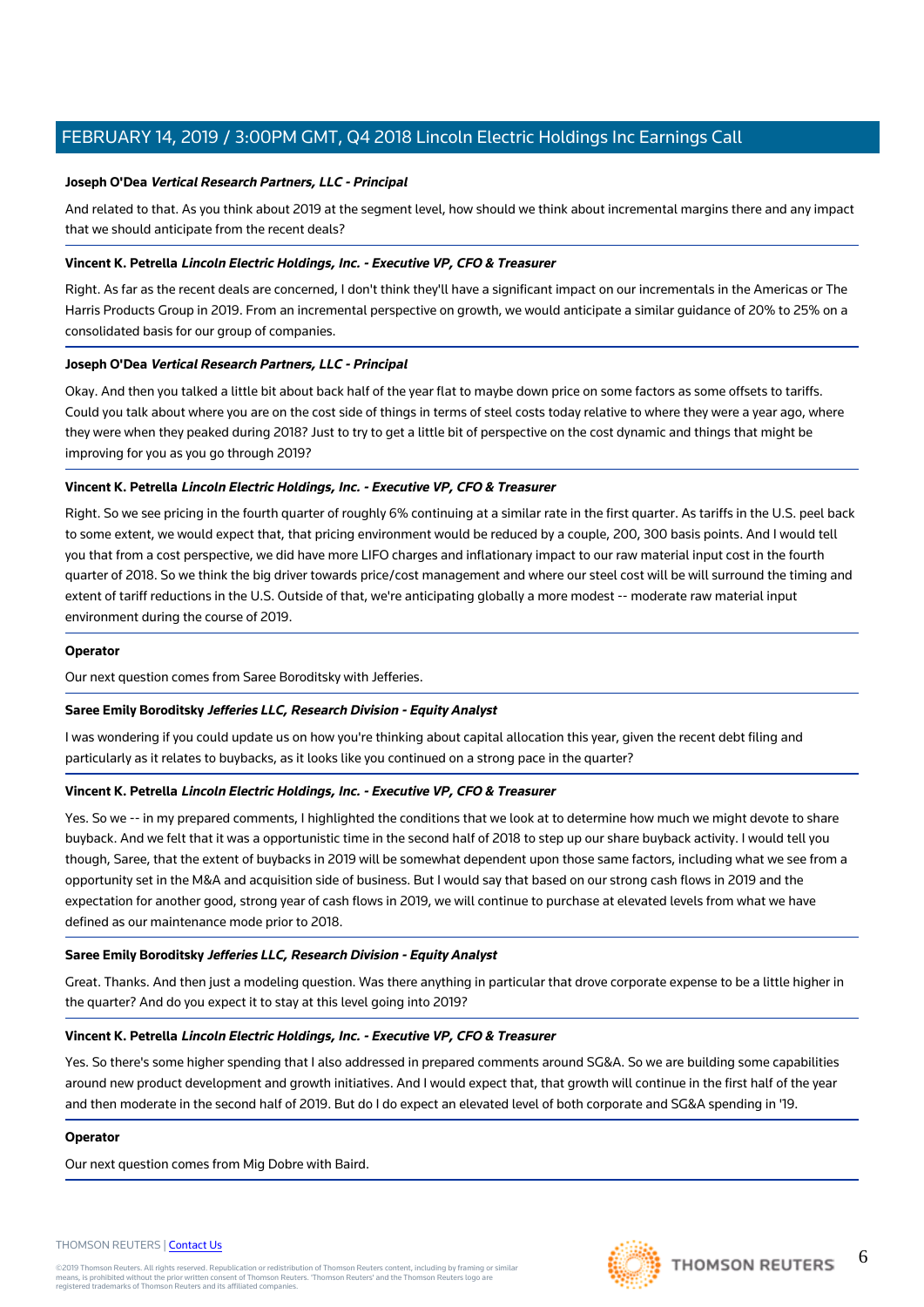## **Mircea Dobre Robert W. Baird & Co. Incorporated, Research Division - Senior Research Analyst**

Just starting with a quick housekeeping question. Can you comment at all on shipping days in the fourth quarter? And as we're looking at '19, based on the calendar, where are you seeing maybe some year-over-year shipping day discrepancies?

#### **Vincent K. Petrella Lincoln Electric Holdings, Inc. - Executive VP, CFO & Treasurer**

Yes. So we did have an extra day in the fourth quarter of billing days. And I don't have in front of me, Mig, the billing days in 2019, but I can certainly get back to you on that.

#### **Mircea Dobre Robert W. Baird & Co. Incorporated, Research Division - Senior Research Analyst**

Okay, I appreciate that. Then I want to go back to Joe's question on incentive comp. Vince, can you give us a sense for the full year 2018 how incentive comp has tracked versus '17? I presume it was up. And then, I'm also sort of wondering how this incentive comp has accrued, because I'm presuming that the pace of accrual has been different than it's been in 2017.

#### **Vincent K. Petrella Lincoln Electric Holdings, Inc. - Executive VP, CFO & Treasurer**

It was a -- if you focus on the fourth quarter, we did take a greater provision as a percentage of EBIT this year than in the prior year. So if you look at what our incentive compensation accruals were in the fourth quarter, they were at a higher rate compared to 2017.

#### **Mircea Dobre Robert W. Baird & Co. Incorporated, Research Division - Senior Research Analyst**

Right. I mean you were up year-over-year, but I'm wondering if incentive comp was a moderating headwind on a year-over-year basis. Meaning you had more that you accrued earlier in '18 than later in '18 on a year-over-year basis. That was the nature of my question.

#### **Vincent K. Petrella Lincoln Electric Holdings, Inc. - Executive VP, CFO & Treasurer**

No, I don't think so. But clearly, I would emphasize on the fourth quarter, we did have a bigger drag on incentive compensation accruals than the prior year.

#### **Mircea Dobre Robert W. Baird & Co. Incorporated, Research Division - Senior Research Analyst**

Understood. And then I have one more question on -- I'm looking to understand Chris's comments on January and the way you're starting the year. As I heard, this was -- his comments were organic growth rather than price versus volume. Please correct me if I'm wrong. I mean, you gave us a sense for how you're expecting pricing early in 2019. I'm looking to make sure that we have our volume assumptions properly tagged as well.

#### **Christopher L. Mapes Lincoln Electric Holdings, Inc. - Chairman, President & CEO**

Yes, Mig. Look, as we were -- we saw some shallowness as we were exiting Q4. And as we've looked at the first few weeks of 2019, we've had a nice step back up from that trend data that we saw in December and have seen a nice recovery on the organic growth side, as I stated in the remarks.

#### **Mircea Dobre Robert W. Baird & Co. Incorporated, Research Division - Senior Research Analyst**

Organic growth, not volume, Chris, though?

# **Christopher L. Mapes Lincoln Electric Holdings, Inc. - Chairman, President & CEO**

Yes. Organic growth.

# **Vincent K. Petrella Lincoln Electric Holdings, Inc. - Executive VP, CFO & Treasurer**

Correct, yes, organics, yes.

# **Operator**

Our next question comes from Seth Weber with RBC Capital Markets.



7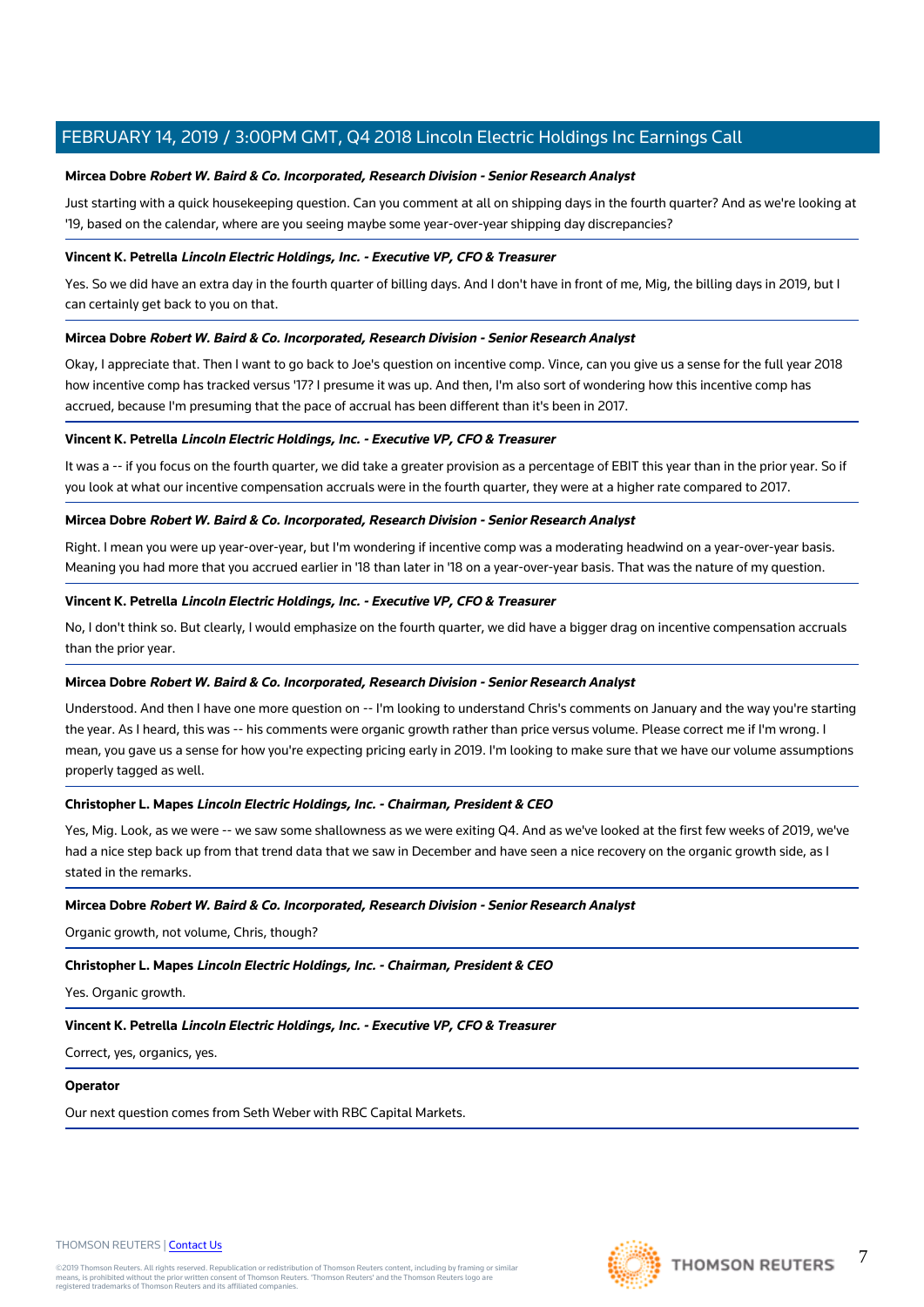#### **Brendan Matthew Shea RBC Capital Markets, LLC, Research Division - Senior Associate**

This is Brendan on for Seth. If I could just kind of keep going on this international volume. You noted that Europe was a bit weaker. You also have the integration portion that should anniversary after the first half. I guess, what are you seeing, specifically, in the weaker European market? And what do you think you need to see there in order to see a turnaround?

## **Christopher L. Mapes Lincoln Electric Holdings, Inc. - Chairman, President & CEO**

Look, as we've been sharing with the execution, the integration of the Air Liquide Welding business that we brought into the portfolio, we knew that there would be challenges associated with us addressing that particular restructuring. As we stated, we believe strongly that we'll begin to turn that in the back half of 2019 and begin to have that into a structure where we begin -- we can grow from that. We certainly have had product areas that we have been able to grow from that portfolio, but we've not been able to see that as we've been doing the broader restructuring. I will tell you that I'm optimistic, continue to see the improvements that we're looking for in that business. We decided that we wanted to integrate it at a more aggressive pace. As I look at the first few weeks of 2019, which I do caution that it's only the first few weeks, but, certainly, we're seeing some improvements relative to the rate of that revenue impact in our European business, but feel confident that we're making the right decisions associated with the long-term value that we saw within that business and still confident that our teams are going to execute on that, and we'll be able to begin to see improvements in the back half of '19. Now as you've seen in the marketplace, there has been some broad data that would share or would show that, quite frankly, the European market might be slowing slightly. We've seen the consumer and Producer Price Indexes coming out of Germany and France that are more challenged. So we believe that there is a little more of a headwind associated with accomplishing that in the European market today, but, certainly, feel confident that we're still going to be able to move that towards a growth platform within the back half of 2019.

## **Brendan Matthew Shea RBC Capital Markets, LLC, Research Division - Senior Associate**

Okay. And then one more, if I may. Any additional color you can give us on what you're seeing specifically in your energy end markets?

#### **Vincent K. Petrella Lincoln Electric Holdings, Inc. - Executive VP, CFO & Treasurer**

Well, energy was actually a bright spot in January. Oil and gas was strong.

#### **Operator**

#### Our next question comes from Nathan Jones with Stifel.

#### **Nathan Hardie Jones Stifel, Nicolaus & Company, Incorporated, Research Division - Analyst**

I'd like to start with some questions around these growth investments. I think what you said, there are capabilities around product development and some other growth investments. Can you maybe talk -- I mean, I guess, first about what the level of those investments are? And how they phase through the year? And then a little longer term maybe you can talk about what it is you're looking to develop in terms of these investments? I know you mentioned something about additive. I think, previously, we talked about that being a pretty small opportunity. Maybe any color you can give us on what you're doing there.

#### **Christopher L. Mapes Lincoln Electric Holdings, Inc. - Chairman, President & CEO**

Well, look, I really think about the growth investments we've been making in the portfolio here really within 2 distinct groups. So I would tell you as we were executing on our 2020 Vision and Strategy, we had identified within the broad global welding and cutting space 4 or 5 vertical markets within that areas like fume and others where we didn't think we were participating at the level that we should be participating. And we developed SBUs and developed some structures and engineering capabilities within 4, 5 of those vertical areas to try to grow at an accelerated pace to the marketplace and gain part of the profit pools and opportunities that we thought were available within the core welding space. The second piece that you mentioned is the movement that we are making into the additive space. And additive is a natural progression for Lincoln Electric, especially additive as it relates to the development and manufacture of larger parts. Competencies required for that are really centered around metallurgy, robotics, software engineering, all things that Lincoln Electric - that we believe we have expertise and competencies in today. We have built an organization. We have a facility. We're bringing in equipment, and we expect to be starting to greenfield productive assets from that in the back half of the year. I would tell you that as I think about all of those initiatives within the business, I think, that those initiatives are probably creating a drag somewhere between \$6 million to \$8 million a year from a cost basis. We'll start to see growth from some of those core initiatives more quickly, the additive

#### THOMSON REUTERS | [Contact Us](https://my.thomsonreuters.com/ContactUsNew)

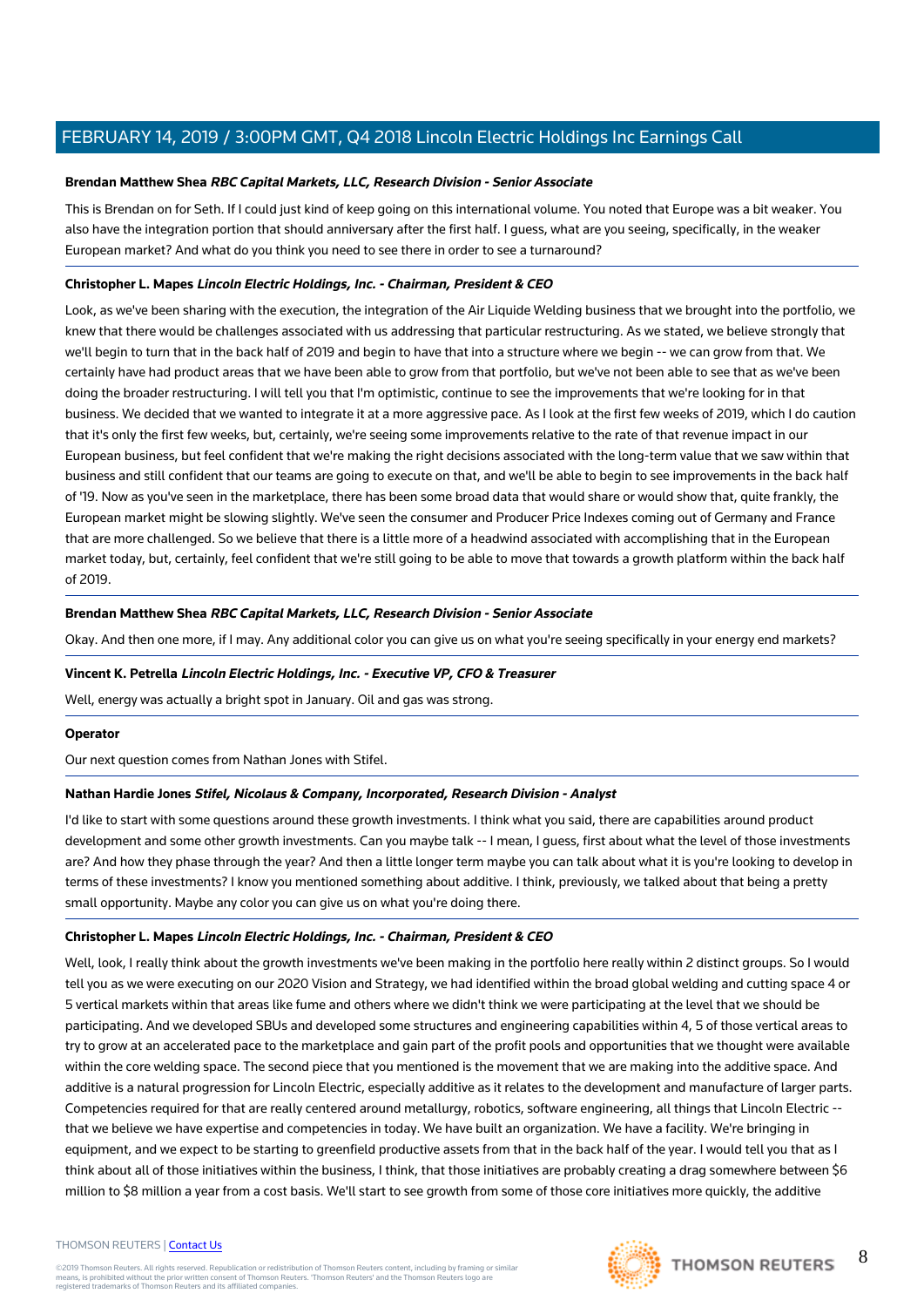initiative. Although we'll start doing some productive assets, I certainly don't expect it to be providing us much benefit in 2019. But I do believe as you see us start to roll out our longer-term strategy for Lincoln Electric, our new 2025 strategy that we'll be bringing towards the market towards the middle of the year, you'll see that, that additive services business can be a more material part of our global portfolio through the duration of the strategy.

## **Nathan Hardie Jones Stifel, Nicolaus & Company, Incorporated, Research Division - Analyst**

Okay. I look forward to hearing more about that later in the year then. I am going to ask one on Harris. I know that's a more challenging business to get price, given the channel structure that you've got there. Do you guys anticipate being able to push more price through in that business to recover your increased cost in 2019? How far are you behind on price/cost in Harris at the moment?

#### **Christopher L. Mapes Lincoln Electric Holdings, Inc. - Chairman, President & CEO**

So, look, I believe, there is an opportunity for us to move some price within the marketplace at Harris as we move through 2019. Vince and I actually just completed a global review with that leadership team. We also continue to want to try to drive improved margin enhancement within the broad portfolio. So it's not just price. It's also trying to accelerate some productivity activities and other actions that we have within the business. So I do believe we're slightly behind on price. With the nature of that product category and the multitude of channels, it's hard to see exactly what that specific number might be. We're slightly behind. We'll be instituting some actions as we move into 2019 and, again, trying to really focus also on driving some broad productivity initiatives to try to enhance the broader margin portfolio.

## **Nathan Hardie Jones Stifel, Nicolaus & Company, Incorporated, Research Division - Analyst**

Do you think just on straight price/cost you can get to neutral in '19 or price/cost and productivity you could get to neutral in '19?

## **Christopher L. Mapes Lincoln Electric Holdings, Inc. - Chairman, President & CEO**

I certainly think with price/cost and productivity, we can certainly achieve that result.

#### **Operator**

#### Our next question comes from Chris Dankert with Longbow Research.

#### **Christopher M. Dankert Longbow Research LLC - Research Analyst**

I guess, looking at the Americas, you highlighted auto, energy, infrastructure, a lot of things growing very nicely in the quarter. I guess, could you just kind of call out where were some of the more friction points in some of the markets that were holding you back a little bit in 4Q?

#### **Vincent K. Petrella Lincoln Electric Holdings, Inc. - Executive VP, CFO & Treasurer**

As far as the Americas are concerned, maybe the softest area was one quarter was power generation was a negative for us. It was probably the greatest end market segment that was down on a year-over-year basis.

#### **Christopher M. Dankert Longbow Research LLC - Research Analyst**

Got it. That was the biggest kind of offset that get you back towards the -- that flattish volume number?

## **Vincent K. Petrella Lincoln Electric Holdings, Inc. - Executive VP, CFO & Treasurer**

#### Right.

#### **Christopher M. Dankert Longbow Research LLC - Research Analyst**

Okay. Okay. And then thinking about international as we move into '19 here, I think, from the pruning actions you guys have done have been quite successful, particularly on showing through on the margin. I guess, how much more pruning do we have to be go? Like kind of if you could break out what the fixed bucket is versus kind of the optimized bucket at this point?

#### **Vincent K. Petrella Lincoln Electric Holdings, Inc. - Executive VP, CFO & Treasurer**

I think we've done a good portion of what we're going to need to do at this point in time, and we're now in a phase of stabilizing the business after a multitude of facility consolidations and organizational movements and product line adjustments and implementations

#### THOMSON REUTERS | [Contact Us](https://my.thomsonreuters.com/ContactUsNew)

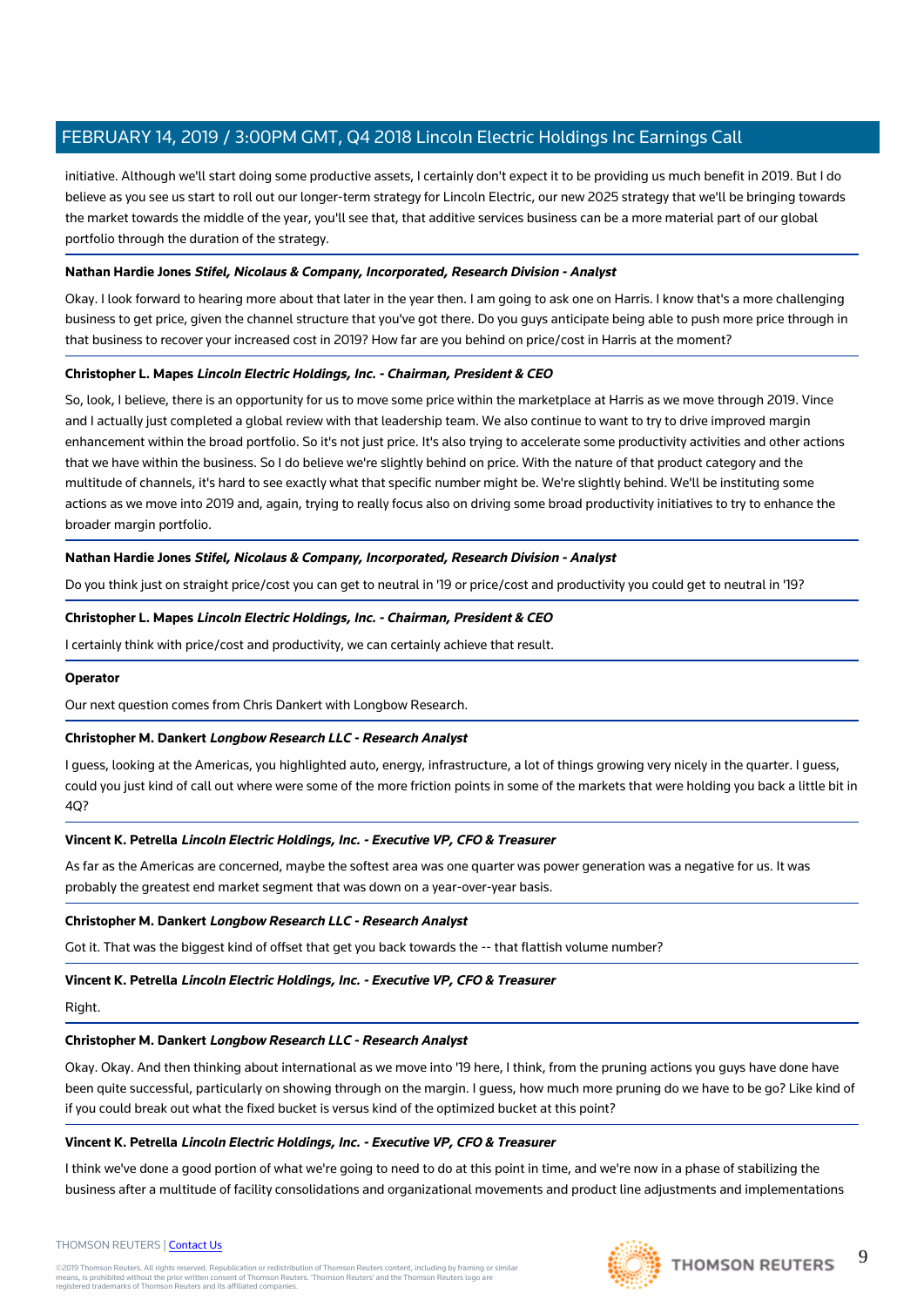of software system. So I think we're in a mode of stabilization and then growth in the second half of the year. I would say that there's likely to be 1 or 2 or a handful of other actions that will be necessary over the next couple of years, but the most significant wave is behind us now. And we will be fine tuning the integrated assets as the 2019 and 2020 unfolds.

#### **Operator**

(Operator Instructions) Our next question is a follow-up from Mig Dobre with Baird.

#### **Mircea Dobre Robert W. Baird & Co. Incorporated, Research Division - Senior Research Analyst**

Just looking at kind of clarify a couple of things on pricing. At this point, are you contemplating additional pricing action for 2019? Or is the color that you provided in terms of how pricing is progressing simply a factor of price increases that you've already sort of put through in '18 carrying over into '19?

#### **Vincent K. Petrella Lincoln Electric Holdings, Inc. - Executive VP, CFO & Treasurer**

Right. Mig, good question. Right now, the guidance that I've provided in terms of pricing as it unfolds during the course of the year assumes that we do not put additional price increases into the market. At this point in time, I would tell you that there will probably be very specific narrow geographic and product line actions that are taken in our book of business that will not result in a material change at this point to the outline that I provided earlier in the call. But again, just to emphasize, we're looking at an environment of a flat pricing from an action perspective with some exceptions and anticipating these declines on a year-over-year basis caused by rolling back of some portion of the tariffs that have been put on our business from a steel and aluminum perspective in 2018.

#### **Mircea Dobre Robert W. Baird & Co. Incorporated, Research Division - Senior Research Analyst**

Okay. And then on this very last point. When you're saying rolling back, I mean, you're not essentially assuming that the tariffs go away. You're just reflecting a lower input cost for yourself, right?

#### **Vincent K. Petrella Lincoln Electric Holdings, Inc. - Executive VP, CFO & Treasurer**

No, no. We're assuming that some of the tariffs will be rolled back.

#### **Christopher L. Mapes Lincoln Electric Holdings, Inc. - Chairman, President & CEO**

Yes. Mig, if you think about the way at Lincoln Electric, we executed on that strategy as we were forced to impose the tariffs because of the increase in the raw material cost that we have, we applied surcharges to those activities. If we were to receive an exemption from that tariff or the tariffs were rolled back, then we'll be rolling back those tariff costs as it relates to the way we're providing those products to our customers.

## **Mircea Dobre Robert W. Baird & Co. Incorporated, Research Division - Senior Research Analyst**

Okay. Okay. And then in International -- I mean, this is a question that I often get, the discrepancy in pricing International versus the Americas. If we're kind of isolating the effect of tariffs in the Americas, is it fair to say that the pricing is relatively consistent International versus Americas? Or is there a delta there that we should know about?

#### **Vincent K. Petrella Lincoln Electric Holdings, Inc. - Executive VP, CFO & Treasurer**

From a product -- from a market-facing product pricing question, you're asking or from raw inputs?

#### **Christopher L. Mapes Lincoln Electric Holdings, Inc. - Chairman, President & CEO**

I can answer it.

#### **Mircea Dobre Robert W. Baird & Co. Incorporated, Research Division - Senior Research Analyst**

However, you want to tackle it really.

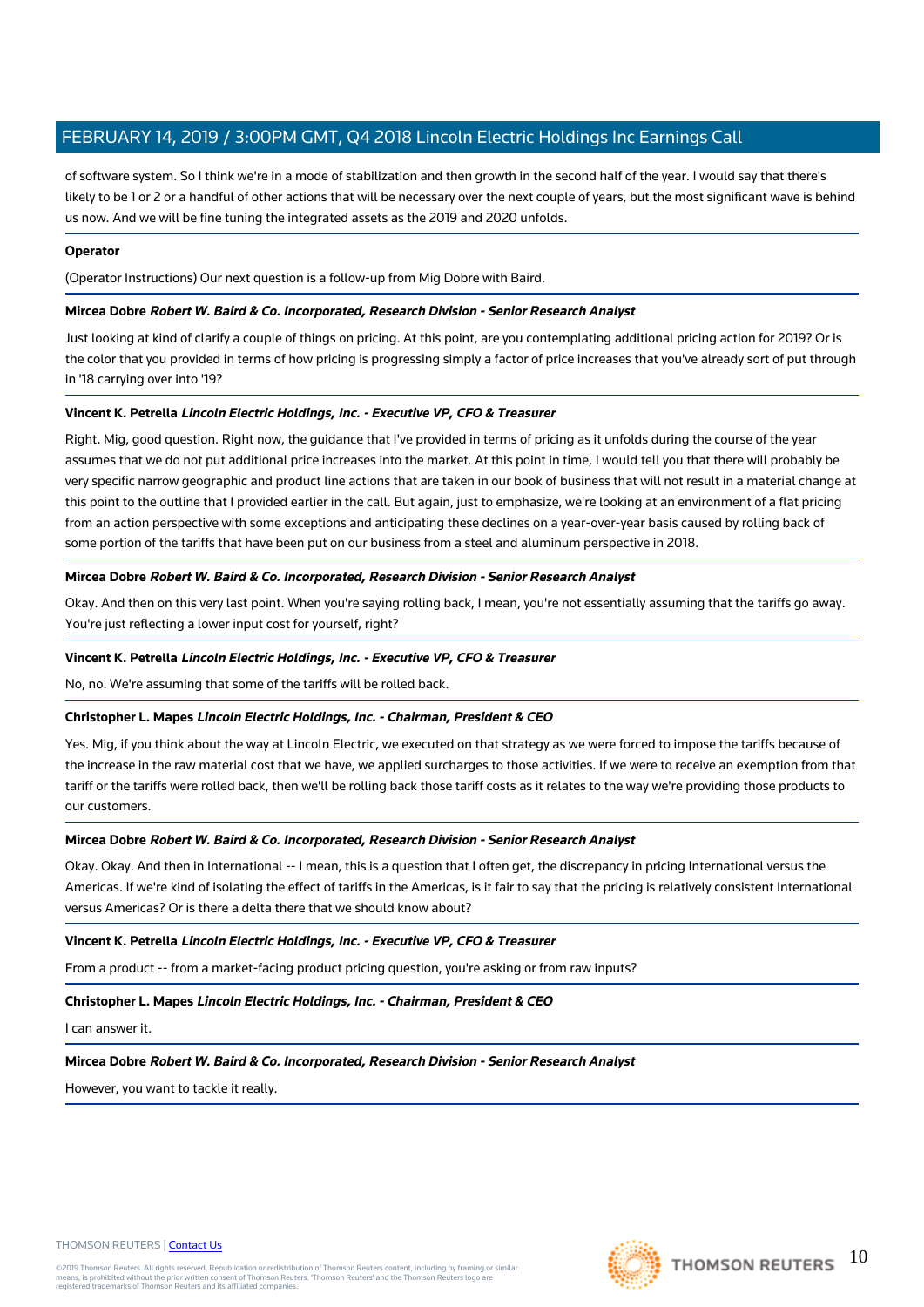#### **Vincent K. Petrella Lincoln Electric Holdings, Inc. - Executive VP, CFO & Treasurer**

Both -- there are differences in pricing globally market-by-market, region-by-region. And there are as well differences in raw input costs on a market-by-market basis as well. So each were organized in a way that the business unit leaders can manage these costs and manage their pricing environment based on the local conditions that they might be faced with, and there are differences in pricing and costs from a global perspective.

#### **Mircea Dobre Robert W. Baird & Co. Incorporated, Research Division - Senior Research Analyst**

Okay. Then last question in terms of the 30 basis points of price/cost benefit in the fourth quarter, is there a way to maybe quantify this for the Americas region specifically?

#### **Vincent K. Petrella Lincoln Electric Holdings, Inc. - Executive VP, CFO & Treasurer**

Well, I think, the Americas region led the way in terms of price/cost achievement.

#### **Mircea Dobre Robert W. Baird & Co. Incorporated, Research Division - Senior Research Analyst**

So better than that? Better than the 30?

#### **Vincent K. Petrella Lincoln Electric Holdings, Inc. - Executive VP, CFO & Treasurer**

Yes. If you look at The Harris and you look at International, yes, the Americas did better than that.

#### **Operator**

Our next question comes from Steve Barger with KeyBanc Capital Markets.

#### **Robert Stephen Barger KeyBanc Capital Markets Inc., Research Division - MD and Equity Research Analyst**

Just a follow-up question on price. The last 2 quarters, Americas price has run well ahead of volume, especially this quarter. Any thought that you've run ahead of competitors that's maybe resulted in some customer pushback or share shifts? And would you even be able to tell that in within a quarter or 2?

#### **Vincent K. Petrella Lincoln Electric Holdings, Inc. - Executive VP, CFO & Treasurer**

I think it is a fairly narrow period of time to look at one quarter, but we don't think there has been a meaningful share shift in the last 2, 3, 4 quarters as we see it. And we also believe that our key competitors in major markets are moving price up in similar ways that we are.

#### **Robert Stephen Barger KeyBanc Capital Markets Inc., Research Division - MD and Equity Research Analyst**

Okay. And then on free cash flow, you said you expect good free cash flow in 2019. From 2014 to 2017, conversion from net income was 100% or better, step down to 82% in 2018. You've talked about some growth initiatives that you'll spend on in 2019. Can we get back on track to conversion more towards 100% given your revenue outlook? And how you see spending for the year?

#### **Vincent K. Petrella Lincoln Electric Holdings, Inc. - Executive VP, CFO & Treasurer**

Yes. I think so. One of the drivers behind the extraordinary long run of more than 100% cash conversion was the steep improvements in working capital management, Steve, that we've achieved. Now that's flattened out and actually working capital bumped up on a year-over-year basis in 2018, but we expect to have a renewed focus on and improvement in working capital management as we move forward. There is still more to be done there, and we're confident that our cash conversion will migrate back up towards the historical achievement that we've had over that period of time.

#### **Robert Stephen Barger KeyBanc Capital Markets Inc., Research Division - MD and Equity Research Analyst**

Historical achievement meaning 2014 to 2017 was extraordinary, and that's a real stretch goal or you think you can hit...

#### **Vincent K. Petrella Lincoln Electric Holdings, Inc. - Executive VP, CFO & Treasurer**

I think we're going to do better than what we did in 2018. I think that was a bit of a down year although still a good year from a cash flow perspective. I think we're going to migrate back up somewhere in between what we did this year and what we were able to achieve in those 3 or 4 years that you cited.



#### THOMSON REUTERS | [Contact Us](https://my.thomsonreuters.com/ContactUsNew)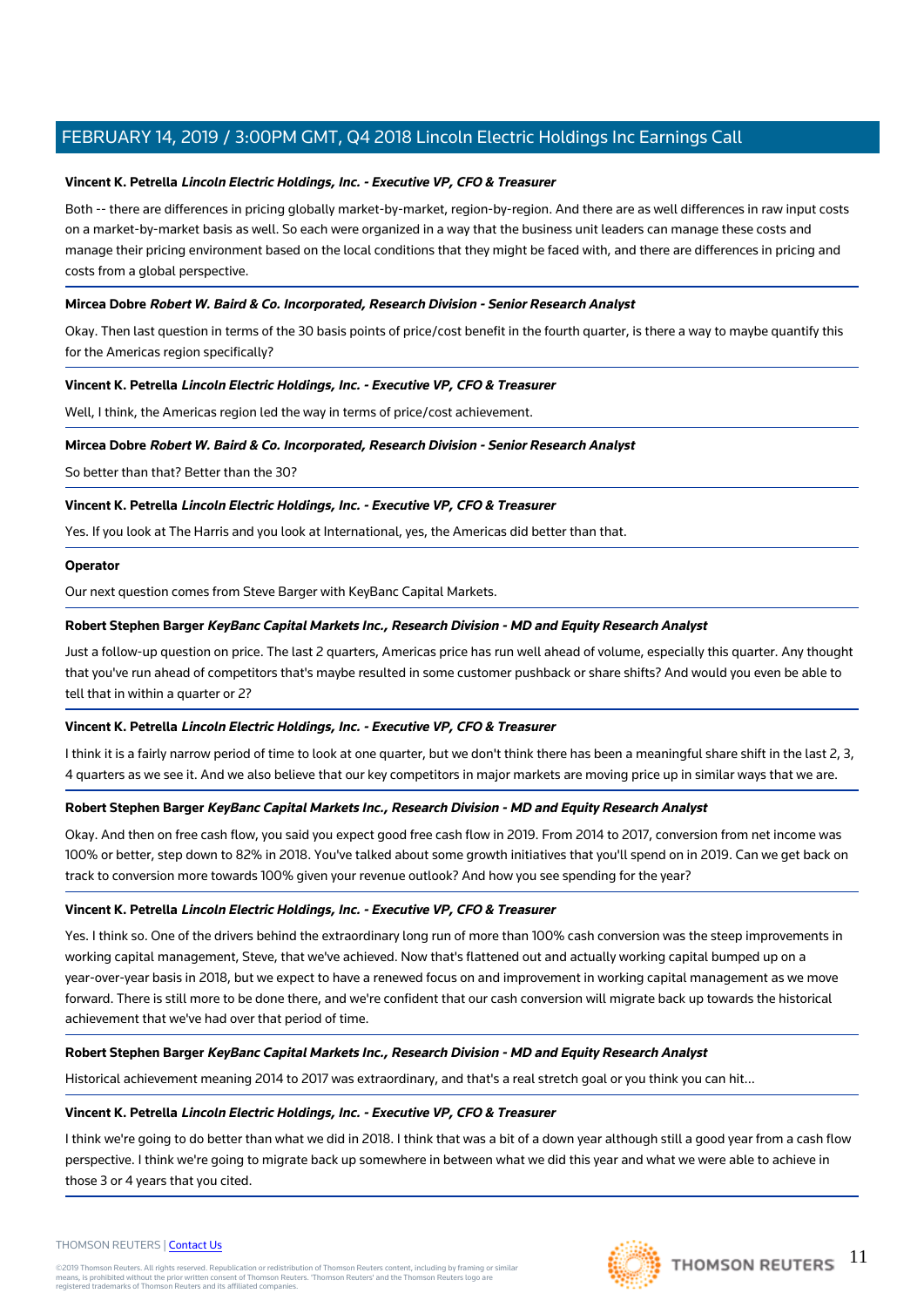#### **Operator**

The next question comes from Nathan Jones with Stifel.

#### **Nathan Hardie Jones Stifel, Nicolaus & Company, Incorporated, Research Division - Analyst**

Just to follow up on the tariff stuff there, and I apologize if I missed you discussing this before. But it didn't sound like you think the tariffs are going to get rolled back, but you think you're going to be able to get an exemption from the tariffs?

#### **Christopher L. Mapes Lincoln Electric Holdings, Inc. - Chairman, President & CEO**

So look, the way we've approached it is that, look, we're not trying to forecast whether the tariffs will or won't be formally rolled back. That's outside the control of Lincoln Electric, and we're trying to educate our customers on the impacts that we have and the challenges in the marketplace. But as those tariffs have come on, especially here in the U.S. market, there is a process where you can seek out an exemption relative to those tariffs. We have been active in trying to accomplish that. And if we can accomplish that, then we can work with our customers and talk about that mitigation. But we're not forecasting any formal overall rollback of the tariffs, but we are working through the exemption process to see if we can mitigate the impact on Lincoln Electric and our customers.

#### **Nathan Hardie Jones Stifel, Nicolaus & Company, Incorporated, Research Division - Analyst**

Got it. Thanks for the clarification there. And then if we take out the tariffs and the surcharges that you've used to offset tariffs. We have seen still retrench here. You guys have a good record of being able to hold on to price in deflationary environment. So if we take the tariff and surcharges out of the equation, can you maybe talk a little bit about how you think -- how well you think you could hold on to pricing in a deflationary environment, deflationary steel environment that we've seen over the last couple of quarters?

#### **Vincent K. Petrella Lincoln Electric Holdings, Inc. - Executive VP, CFO & Treasurer**

Nathan, so that's dependent upon a number of variables, as you know. But aside from trying to predict those variables at this point in time, I would tell you that I would rely on Lincoln's history of managing through both deflationary and inflationary raw material environments. So again, the extent of our ability to maintain margin and perhaps expand margin is largely dependent upon what the volume line might do as well as what the pricing changes might do in terms of their magnitude and timing. But we're confident that we'll manage the way we always have in these types of environments and protect and maintain margins.

#### **Nathan Hardie Jones Stifel, Nicolaus & Company, Incorporated, Research Division - Analyst**

Okay. And then just on the acquisitions that you made in the fourth quarter there. You gave us plenty of color around what the revenue additions in 2019 are going to be. Can you maybe talk a little bit more strategically about those? And how they advance -- the strategic goals rather than just the financial impacts?

#### **Christopher L. Mapes Lincoln Electric Holdings, Inc. - Chairman, President & CEO**

Yes. That's a great question. Actually, that's the rational basis behind all of it. So we had the opportunity to pick up an additional robotic plasma cutting technology with the Canadian acquisition that we're very excited about, fits in with the portfolio of products there that we already produce for the global marketplace. We'll be able to take that product and provide it to our trained salespeople on a global basis and assist that firm in taking that technology from really a regional play to a global play. The other acquisition that we made is the acquisition in our automation space, Coldwater engineering. They actually have 2 locations. Very excited about that acquisition. I was actually at that facility and met with all those employees last week. They're very, very excited about their ability to assist us in having even further penetration into the appliance marketplace. So we have some appliance automation competencies across our portfolio. They have some in-depth capabilities there that are very interesting. They also bring us some competencies and capabilities that we think will assist us on the additive side of the build out of that portion of our portfolio. And they have a secondary location that's in the Midwest that actually has done more focused automation competencies centered around plastics and plastic composites. And we don't do a lot of automation in that space today, but we're interested in that area and excited to have those 2 pieces and those 2 teams into our portfolio. And then the final acquisition, the product enhancement for The Harris business. We've been actively engaged in looking at expanding the product competencies for our Harris business. Bringing in these really what we believe to be a best-in-class brand from Worthington as it relates to soldering competencies that will move through the wholesale and the retail marketplace is a great addition for our Harris business as well as, as Vince mentioned, in picking up some additional manufacturing assets as we expand our brazing alloys business here in the Americas. So I love the strategy competencies of those businesses. And as I mentioned earlier, as material as

#### THOMSON REUTERS | [Contact Us](https://my.thomsonreuters.com/ContactUsNew)

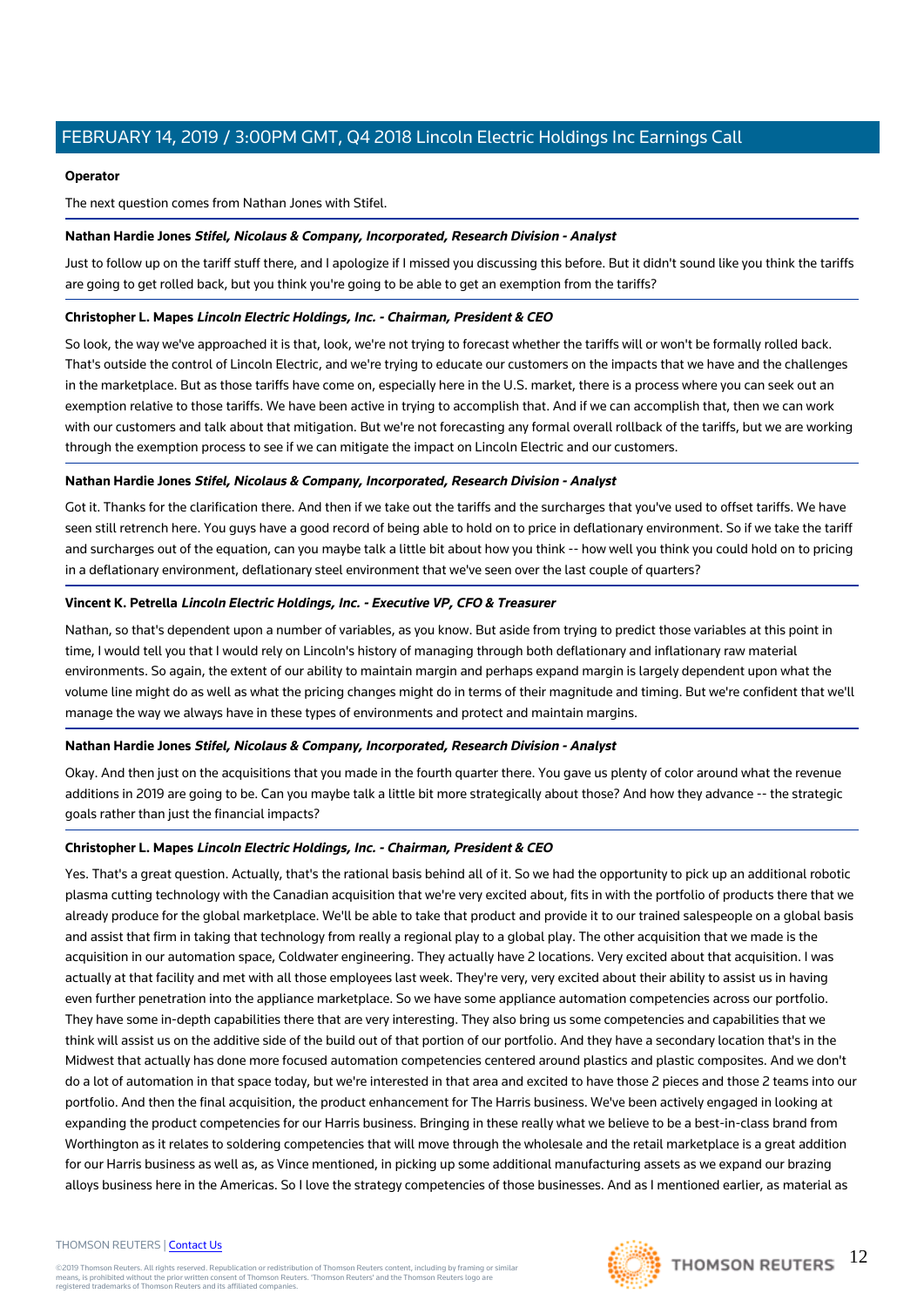those are, our investment in our new additive services business is going to be exciting for Lincoln Electric. And again, we'll be more forward as we move into 2019 and present our longer-term strategy and providing you with some details on those investments and the strategies behind those investments.

#### **Nathan Hardie Jones Stifel, Nicolaus & Company, Incorporated, Research Division - Analyst**

So it sounds like these are more revenue synergy plays than cost synergy plays?

## **Christopher L. Mapes Lincoln Electric Holdings, Inc. - Chairman, President & CEO**

These are absolutely revenue synergy plays. We're -- they are bringing us competencies and capabilities that we can enhance or bring to Lincoln Electric. And I see these as growth investments. And the additive play as 100% growth investment for us. So I would agree strongly, these are growth investments.

#### **Operator**

Our next question comes from Jason Rodgers with Great Lakes Review.

#### **Jason Andrew Rodgers Great Lakes Review - VP**

Did want to ask about the organic forecast for 2019. I think you said low to mid-single digits. Could you break that out by segment?

## **Vincent K. Petrella Lincoln Electric Holdings, Inc. - Executive VP, CFO & Treasurer**

Well, I would tell you that the Americas will probably be at the high end of that, and we'll still see the compression going on in the International segment. So I think we'll see a similar type of distribution in that group-wide roll up as we saw finishing 2018. So a better result in Harris and Americas from an organic perspective and a slower or a greater compression relative to the group number in International.

#### **Jason Andrew Rodgers Great Lakes Review - VP**

And looking at the automation business, do you expect that to -- allow me just ask -- how do you expect that to perform for the year? And are you seeing any change in the competitive dynamics in that market?

## **Christopher L. Mapes Lincoln Electric Holdings, Inc. - Chairman, President & CEO**

No real change in the competitive dynamic. So we've got very solid backlog as we move into the year. As you would expect, the automotive capital spending cycle has been a little softer in 2018. We expect that to probably continue for the first couple of quarters. Although that's one of the reasons why, as I mentioned earlier on the call, I like the acquisition that we just made at Coldwater engineering, which broadens the industry segment base that we have within that portfolio, which minimizes some of the cyclicality around any one particular segment. So we're still very excited about investments in our automation strategy and believe that it can continue to be a growing piece of our broad global portfolio.

#### **Operator**

This concludes our question-and-answer session. I would like to turn the call back to Vincent Petrella for closing remarks.

#### **Vincent K. Petrella Lincoln Electric Holdings, Inc. - Executive VP, CFO & Treasurer**

Thank you, Lauren. And I do have one cleanup question that came in on the shipping days, billing days in 2019. So we anticipate the first quarter to be the same. We anticipate second quarter we'll lose a day. Third quarter will be the same year-over-year between '19 and '18. And then, finally, the fourth quarter, we should pick up a day, which will make our total billing shipping days in '19 equivalent to 2018.

And with that, I'd like to thank, everyone, for joining us on the call today and for your continued interest in Lincoln Electric. We very much look forward to discussing our progression and execution of our strategic programs during the course of the first quarter. And thank you very much again, and have a good day.

#### **Operator**

Ladies and gentlemen, thank you for participating in today's conference. This does conclude today's program. You may all disconnect. Everyone, have a wonderful day.

#### THOMSON REUTERS | [Contact Us](https://my.thomsonreuters.com/ContactUsNew)